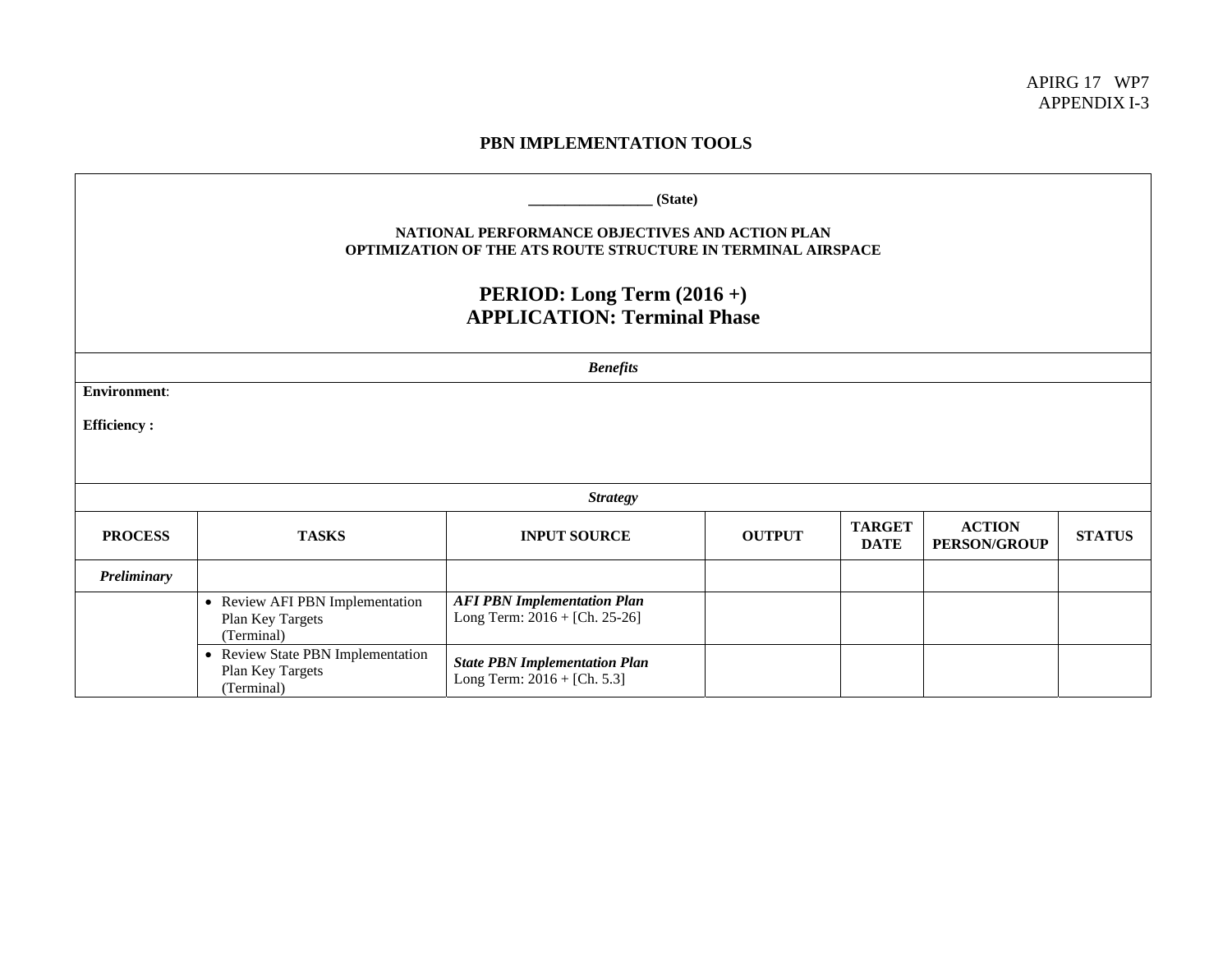## APIRG 17 WP7 APPENDIX I-3

| <b>PROCESS</b>                                                  | <b>TASKS</b>                                                                                                            | <b>INPUT SOURCE</b>                                                                                        | <b>OUTPUT</b>                                                                     | <b>TARGET</b><br><b>DATE</b> | <b>ACTION</b><br><b>PERSON/GROUP</b> | <b>STATUS</b> |
|-----------------------------------------------------------------|-------------------------------------------------------------------------------------------------------------------------|------------------------------------------------------------------------------------------------------------|-----------------------------------------------------------------------------------|------------------------------|--------------------------------------|---------------|
| <b>Terminal</b><br><b>Applications</b><br><b>Implementation</b> |                                                                                                                         |                                                                                                            |                                                                                   |                              |                                      |               |
| <b>Process 1</b><br><b>Determine</b><br><b>Requirements</b>     | <b>Step 1-</b> Formulate airspace concept                                                                               | PBN Manual, Vol. 1B Ch. B 2.3.1<br>ATM needs (civil/military)<br>$\triangleright$                          |                                                                                   |                              |                                      |               |
|                                                                 | <b>Step 2-</b> Assessment of existing fleet<br>capability and available<br>navaid infrastructure                        | PBN Manual, Vol. 1B Ch. B 2.3.2<br><b>IATA Survey</b><br>≻<br>$\blacktriangleright$<br><b>State Survey</b> |                                                                                   |                              |                                      |               |
|                                                                 | <b>Step 3-</b> Assessment of existing ATS<br>surveillance system and<br>communications infrastructure<br>and ATM system | PBN Manual, Vol. 1B Ch. B 2.3.3                                                                            |                                                                                   |                              |                                      |               |
|                                                                 | Step 4- Identify necessary navigation<br>performance and functional<br>requirements                                     | PBN Manual, Vol. 1B Ch. B 2.3.4                                                                            |                                                                                   |                              |                                      |               |
|                                                                 |                                                                                                                         |                                                                                                            | <b>Navigation functional</b><br>⋗<br>requirements<br><b>Fleet capability</b><br>⋗ |                              |                                      |               |

¾ **CNS/ATM capabilities**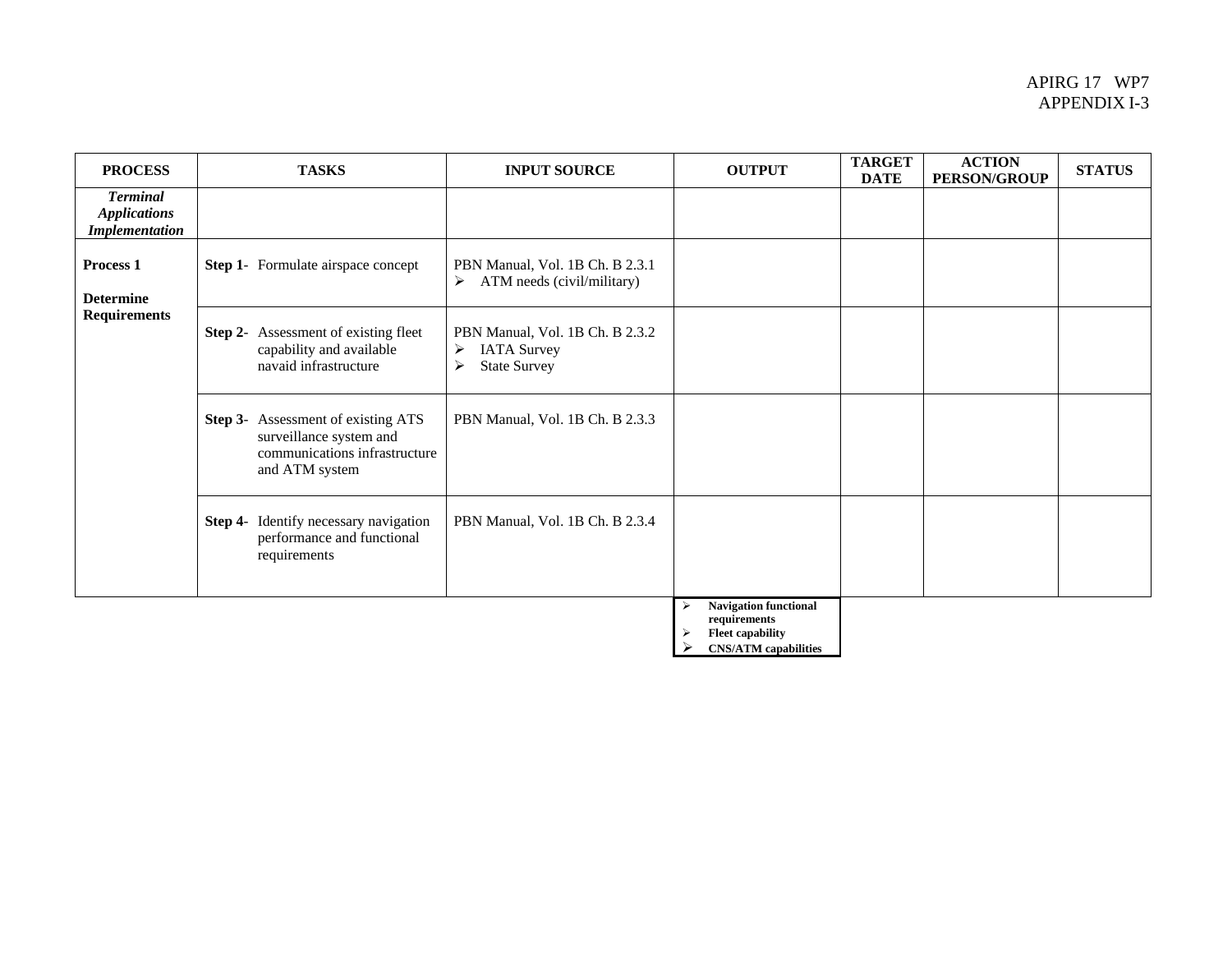## APIRG 17 WP7 APPENDIX I-3

| Process 2<br><b>Identifying</b><br><b>ICAO</b><br>navigation<br>specification for<br>implementation | Step 1- Review ICAO navigation<br>specifications                                                                                                                                                                                            | PBN Manual, Vol. 1B Ch. B 3.3.1<br>Navigation functional<br>➤<br>requirements<br>Fleet capability<br>≻<br>CNS/ATM capabilities<br>➤ |                                     |  |
|-----------------------------------------------------------------------------------------------------|---------------------------------------------------------------------------------------------------------------------------------------------------------------------------------------------------------------------------------------------|-------------------------------------------------------------------------------------------------------------------------------------|-------------------------------------|--|
|                                                                                                     | Identify appropriate ICAO<br>Step 2-<br>navigation specification to<br>apply in the specific<br>CNS/ATM environment<br>$\triangleright$ RNAV 5<br>$\triangleright$ RNAV 2<br>$\triangleright$ RNAV 1<br>$\triangleright$ New specification? | PBN Manual, Vol. 1B Ch. B 3.3.2                                                                                                     |                                     |  |
|                                                                                                     | Identify trade-offs with<br>Step 3-<br>airspace concept and<br>navigation functional<br>requirements (if necessary)                                                                                                                         | PBN Manual, Vol. 1B Ch. B 3.3.3                                                                                                     |                                     |  |
|                                                                                                     |                                                                                                                                                                                                                                             |                                                                                                                                     | <b>Navigation</b><br>specifications |  |